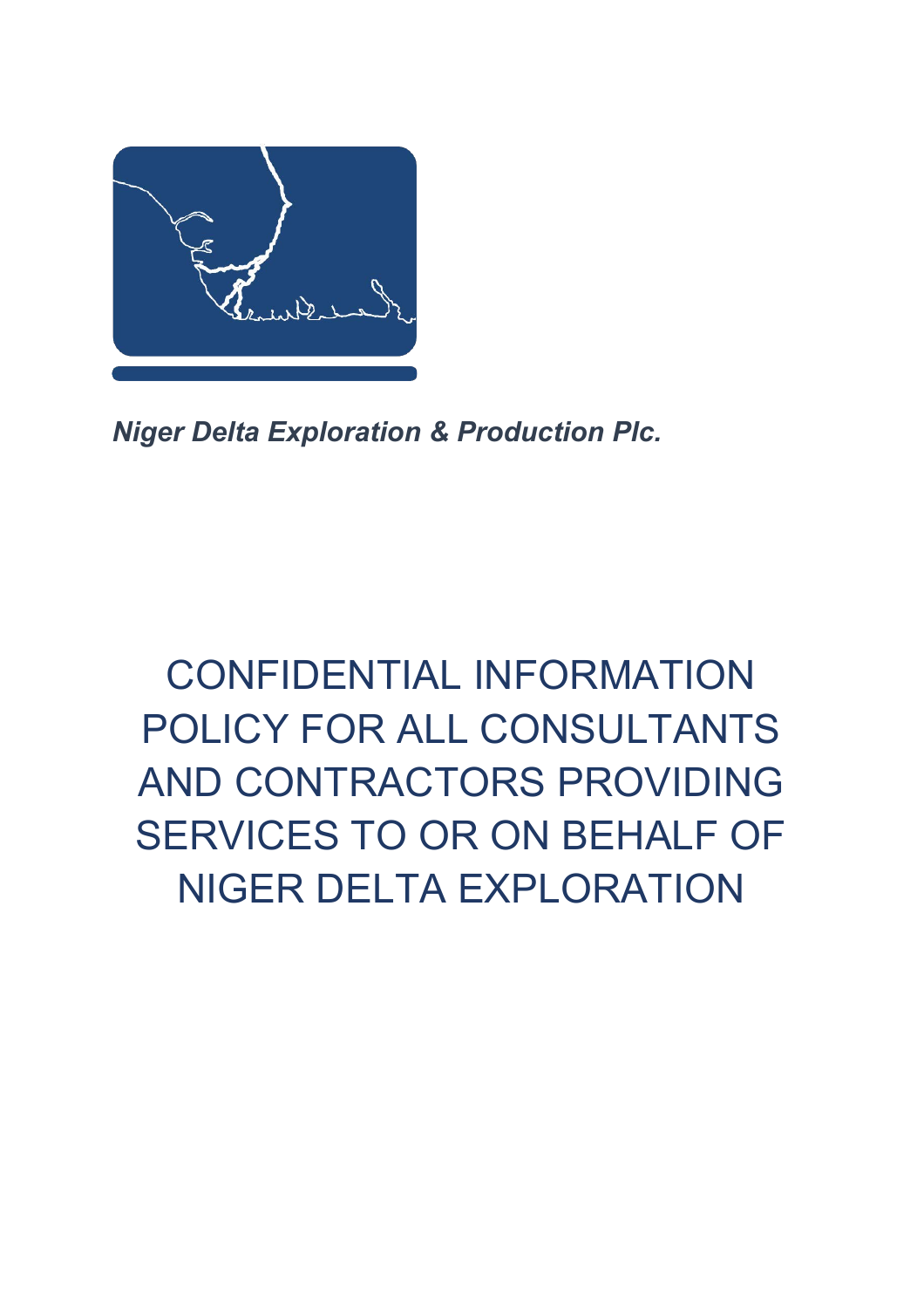## **A. Introduction**

- 1. Confidential Information belonging to NDEP is vital to our Company's success and every contractor or consultant or any person to whom such confidential information is disclosed, has a responsibility to use it appropriately, protect its confidentiality and disclose it only if and to the extent authorised to do so.
- 2. The Recipient must also respect the confidentiality of information belonging to others (including competitors, customers, suppliers, and partners) and not seek, accept, or use any Confidential Information that he knows or suspects he is not authorised to have.
- 3. Whenever 3rd Party Confidential Information is made available to NDEP, all its staff, contractors and consultants are obliged by this policy to treat such confidential information in accordance with the same standards and subject to obligations as to duty of care applied to NDEP confidential information, bearing in mind the consequences for breach of the terms of this confidentiality policy. Everyone that becomes subject to the obligations of this policy shall accord all 3rd Party Confidential Information, the same level of respect that NDEP gives its own Confidential Information and must additionally adhere to any restrictions or conditions upon its use that they require.
- 4. Contractors and Consultants must note that inappropriate use of and unauthorised disclosure of Confidential Information can cause serious harm to NDEP and others, damage important relationships, the consequences of which may include but shall not be limited to termination of contractual relationship with the defaulting contractor or consultant and one or more of a variety of action for compensation and/or restitution to remedy commercial and reputational harm.
- 5. This Confidential Information Policy ("Policy") is binding, and compliance shall be mandatory upon all consultants, contractors or their agents or representatives as defined in the definition section of this policy and for the avoidance of doubt shall include, subsidiaries and affiliates as defined below.
- 6. This Policy sets the minimum standard that must be followed. Where local laws, regulations, rules, or best practice impose a higher standard, that higher standard must be followed.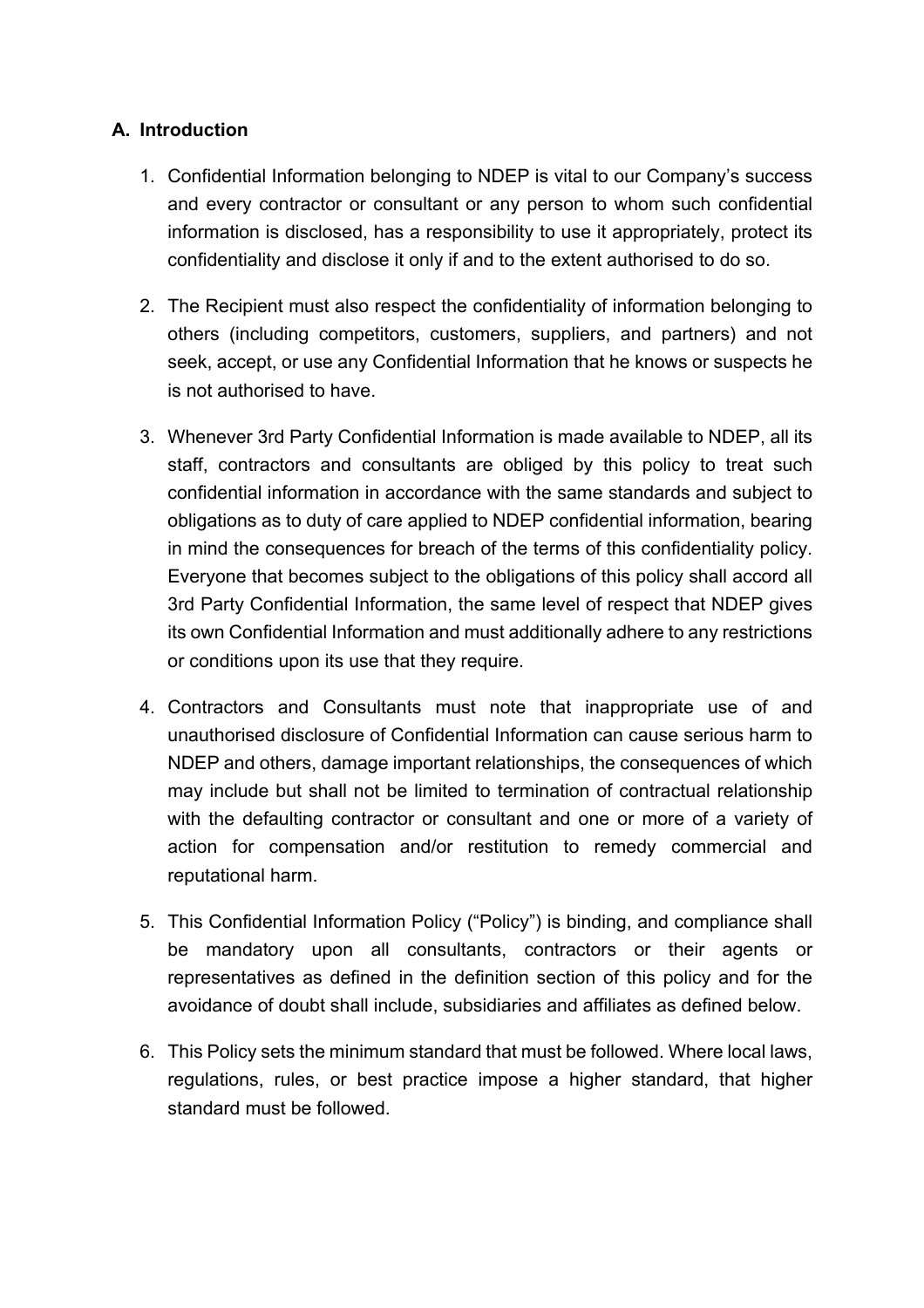## **B. Definitions of Terms**

- i. **"Affiliate" or "Affiliated Company"** shall mean any company or legal entity which:
	- (a) controls either directly or indirectly a Party or
	- (b) is controlled directly or indirectly by such Party, or
	- (c) is directly or indirectly controlled by a company or entity which directly or indirectly controls such Party.
- ii. **"Control"** means ownership by one company or entity of more than fifty percent (50%) of the issued voting stock of a company entitled to vote or ownership of equivalent rights to determine the decisions of such company or other entity.
- iii. **"Confidential Information"** shall mean any and all data, reports, records, correspondence, notes, compilations, studies and other information disclosed directly or indirectly by one Party or any of its Representatives to the other Party or any of its Representatives by reason of discussions held pursuant to this Agreement, on or after the date of this Agreement, relating to or in any way connected with the Area or the Project, with either Party or any of their business activities actual or proposed, whether such information is disclosed orally, in writing, in machine readable form or by any other means, and regardless of whether such information is identified as confidential, and includes, without limitation, any information ascertainable by inspection by one Party or its Representatives;
- iv. **"Discloser"** means NDEP in relation to the Confidential Information disclosed by NDEP or its subsidiaries, affiliates or any of its Representatives or the Representatives of such affiliates and subsidiaries to the Recipient.
- v. **"Recipient"** means any contractor or consultant (including their agents, and/or representatives) who receive any confidential information from NDEP, upon execution this confidentiality policy document.
- vi. **"Representatives"** shall mean directors, officers, employees, agents, consultants, advisors, and members of the boards of either the recipient as well as of their affiliates or subsidiaries**.**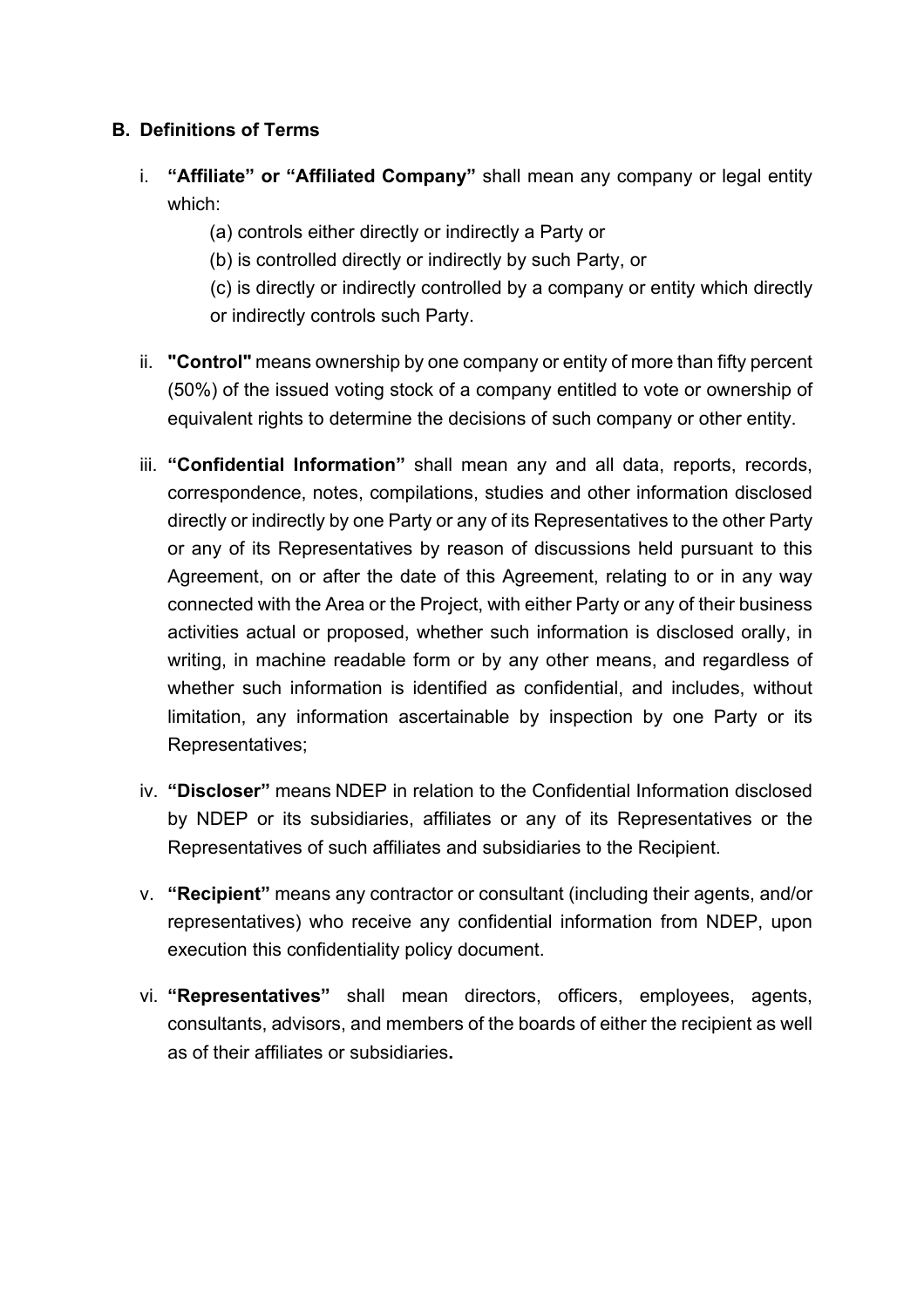## **C. CONFIDENTIALITY INFORMATION: DISCLOSURE & RECIPIENTS OBLIGATIONS**

- i. All confidential information disclosed by NDEP to the Recipient or their affiliated companies shall be disclosed on a non-exclusive basis.
- ii. The Recipient agrees and undertakes that the Confidential Information which it receives or becomes exposed to by reason of discussions under this Agreement shall:
	- (a) be kept strictly confidential and shall not be sold, traded, published, or otherwise disclosed to anyone in any manner whatsoever, including by means of photocopy, reproduction or electronically, without NDEP's prior written consent, except as expressly provided in this Policy.
	- (b) The granting of such consent shall, unless expressly otherwise provided for in this Agreement, be at the sole discretion of NDEP.
	- (c) The Recipient however acknowledges that NDEP may require consent from third parties in order to disclose certain Confidential Information and that such information shall not be disclosed until such consent is received.
	- (d) The Recipient agrees that in the handling and storage of the Confidential Information, it will employ controls, protections and safeguards at least as stringent as the Recipient would employ in the handling and storage of its own confidential proprietary data and information.
	- (e) Provided however that employment of the foregoing handling and storage measures by a Party shall not absolve such Party from any liability whatsoever arising from a breach of the confidentiality provisions of this Policy
	- (f) Be used solely for the purposes of the service to be provided by the contractor/consultant to or on behalf of NDEP.
- iii. The Recipient shall be liable for, and hereby indemnifies and holds harmless NDEP for, any loss suffered, or damage incurred of whatsoever nature (including all reasonable legal fees, costs, and expenses) as a direct result of any unauthorised disclosure of the Confidential Information where such disclosure is proved to be directly attributable to the failure or negligence of the Recipient to take all reasonable steps to prevent disclosure of the Confidential Information.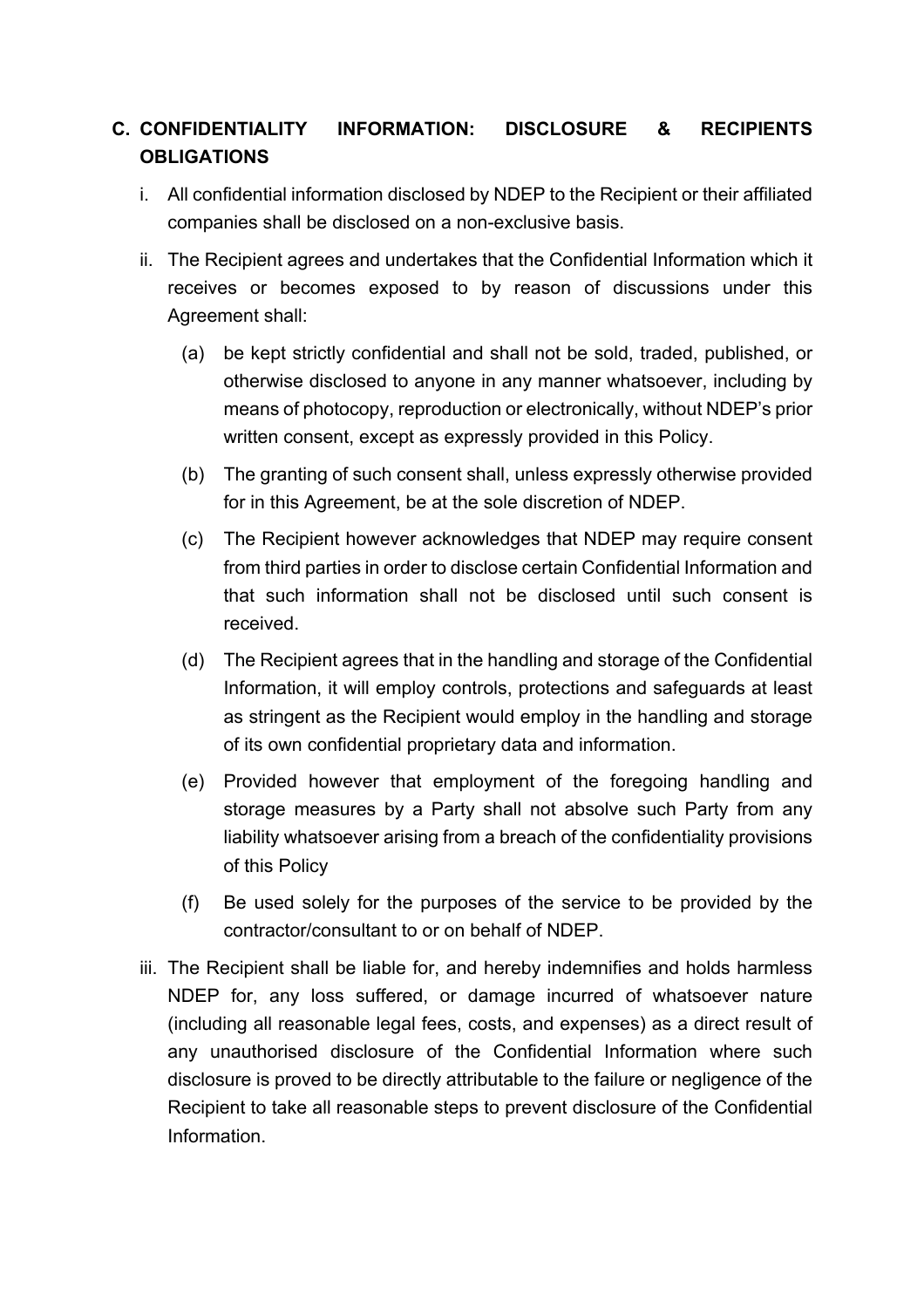#### **D. RECIPIENT RIGHTS RE-CONFIDENTIAL INFORMATION**

- i. The Contractor shall be entitled to disclose the Confidential Information received hereunder without NDEP's prior written consent to its employees, officers, and directors (and/or to the employees, officers and directors of its Affiliates) to the extent that they have a clear and legitimate need to know for the purposes fulfilling contractual obligations only.
- ii. PROVIDED that such employees, officers, and directors are advised of the confidential nature of such Confidential Information and the terms of this Policy.
- iii. The Recipient shall be responsible to NDEP for the compliance of its employees, officers, and directors (and/or the employees, officers, and directors of its affiliates) with the terms of this policy as though such person(s) is the Recipient.
- iv. The Recipient may disclose the Confidential Information it receives from NDEP, without prior written consent, to the extent that such Confidential Information:
	- a. Is already in the possession of the public or becomes available to the public other than through the act or omission of the Recipient or its Representatives in breach of this policy;
	- b Is already in its possession at the time of disclosure hereunder as evidenced by written records at that time and was not acquired by the Recipient under an obligation of confidence; or
	- c. Is acquired independently from a third party (other than one disclosing on behalf of NDEP) that represents to the Recipient that it has the right to disseminate such Confidential Information at the time it is acquired by the Recipient;
	- d. Is required or requested to be disclosed under applicable law, stock exchange regulations or by a governmental order, decree, regulation, or rule.
	- e. In the event that the Recipient or its Representatives is or are required or requested by any court or legislative or administrative body including any recognized stock exchange or regulatory authority to disclose any Confidential Information, they shall, to the extent permissible by law, promptly and prior to such disclosure notify NDEP so that an appropriate protective order and/or other action can be sought, and/or other action can be taken if possible.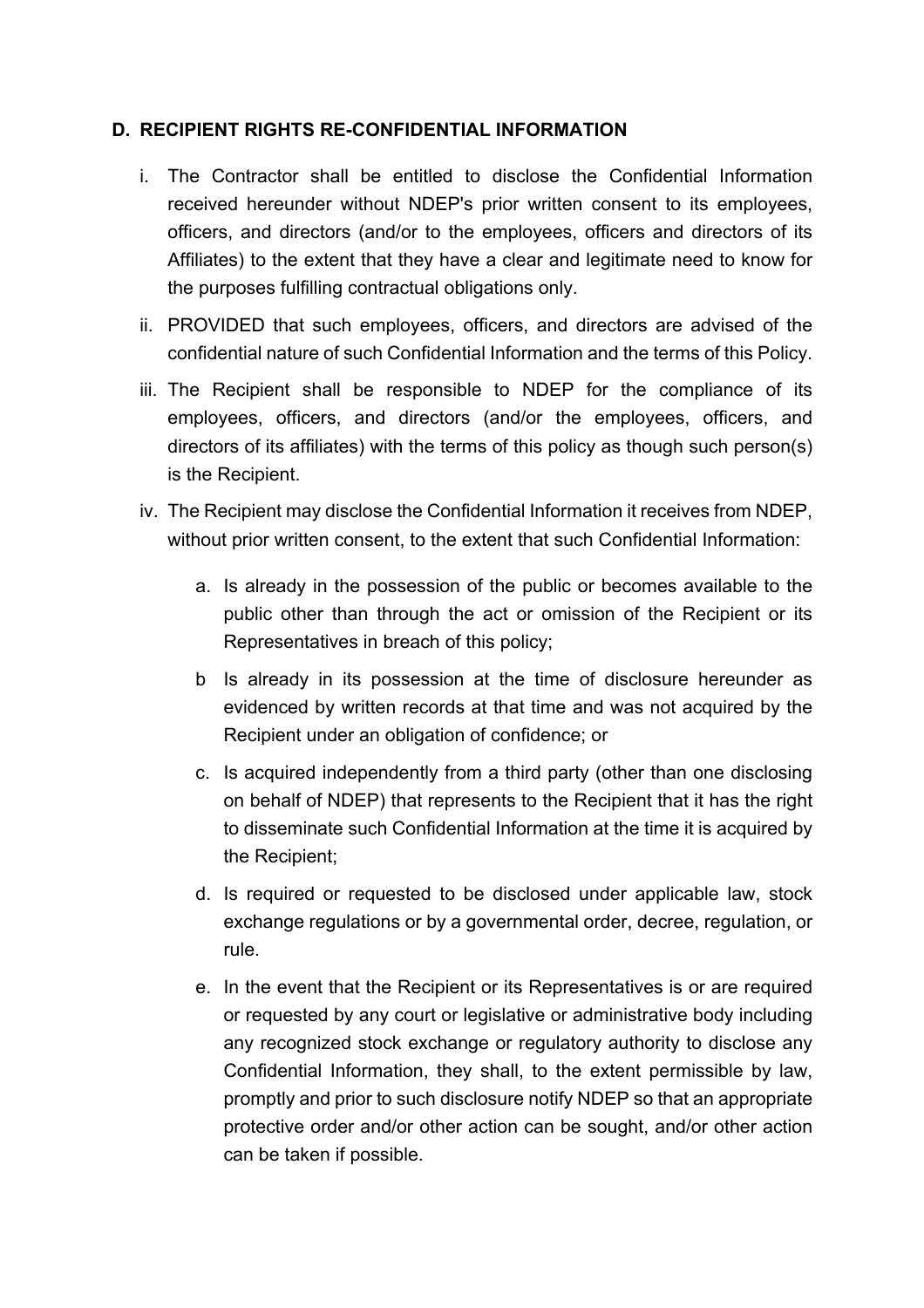- f. In the event that such protective order is not, or cannot be, obtained, the Recipient shall, subject to the disclosure requirement or request, disclose to the appropriate body that portion of the Confidential Information which such Recipient is legally required to disclose and, shall use reasonable efforts to obtain assurances that confidential treatment will be accorded to the Confidential Information.
- g The Recipient, subject to the disclosure requirement or request shall not be liable for such disclosure unless such disclosure was caused by or resulted from a previous disclosure by such Recipient or any of its Representatives that was not permitted by this Agreement.

## **E. NO COMMITMENTS OR WARRANTIES**

- I. NDEP hereby represents and warrants that it has the right and authority to disclose the Confidential Information.
- II. NDEP however, makes no representations or warranties, express or implied, with respect to the accuracy or completeness of the Confidential Information supplied and expressly disclaims any such liability whether in negligence or otherwise except where either fraud or wilful misconduct on the part of the discloser can be established.

## **F. RETURN OF THE CONFIDENTIAL INFORMATION**

- I. The Recipient acknowledges that:
	- (a) It has no proprietary interest in the Confidential Information provided by NDEP,
	- (b) Such Confidential Information is a valuable copyright and trade secret of NDEP
	- (c) Title to and ownership rights in such Confidential Information shall at all times remain the property of the discloser.
- II. The Discloser may demand the return of Confidential Information at any time upon giving written notice to the Recipient.